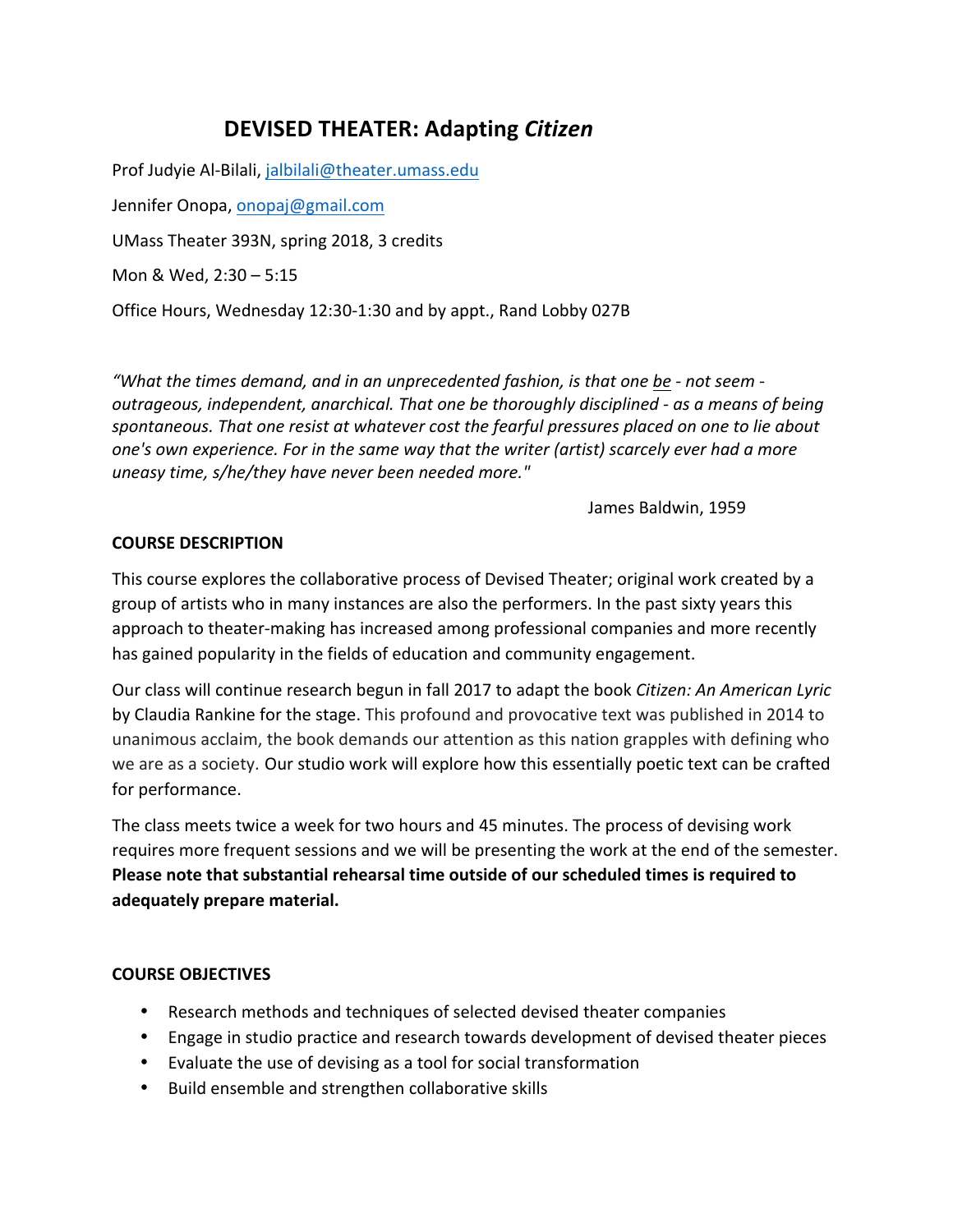"Play is the antidote for the mechanical and fascist body. Play is what resurrects the *body* and delivers it from the confines of the fixed discipline of the gymnastic [athletic] *body.* It is what allows forms and ideas to change and transform. Play announces the *future."*

Jennie Reznek, Magnet Theatre: Two Decades of Making Space

#### **REQUIRED TEXT**

*Citizen: An American Lyric* – Claudia Rankine

## **FILMS & VIDEO**

*Devising Gilgamesh* and  $13th$  – in-class screenings The Black Panthers: Vanguard of the Revolution, Get Out, American Revolutionary: The *Evolution of Grace Lee Boggs, Anne Braden: Southern Patriot* – available on Moodle

#### **COURSE REQUIREMENTS**

Punctuality, Attendance and Class Participation (Individual 30%)

As appropriate to training in the theatre attendance and punctuality are mandatory. This is a studio class in a collaborative art form and as a member of the ensemble you are expected to be on time, arrive prepared to work and remain for the duration of the class. Promptness is essential in all theatre work. Late arrival to class will disrupt the warm-up and the focus of the ensemble. Repeated lateness will affect the final grade. For each unexcused absence your grade will be lowered one half letter grade. Absences are excused at the discretion of the instructor, advanced email notification is expected, if possible. Medical absences require a note, either from a private physician or from the UMass Health Center.

- *turn off cell phones and all electronic devices for the entire class including breaks*
- dress for movement and comfort including appropriate footwear
- water only in the studio, bring food or beverages for breaks
- respect all ensemble members' time, space and contributions to class
- performers must schedule outside rehearsals and book practice space as necessary

# Class Attendance/Participation in Final Open Studio Reading 50% (group) Being on time and present for class sessions is the most important requirement.

#### Gallery Visit 10% (individual)

Attendance at the University Museum of Contemporary Art (UMCA) shows '5 Takes on African Art: Exploring the Charles Derby Collection' and '42 Flags: Paintings by Fred Wilson' and a Moodle forum response to the exhibits. A Moodle response is required.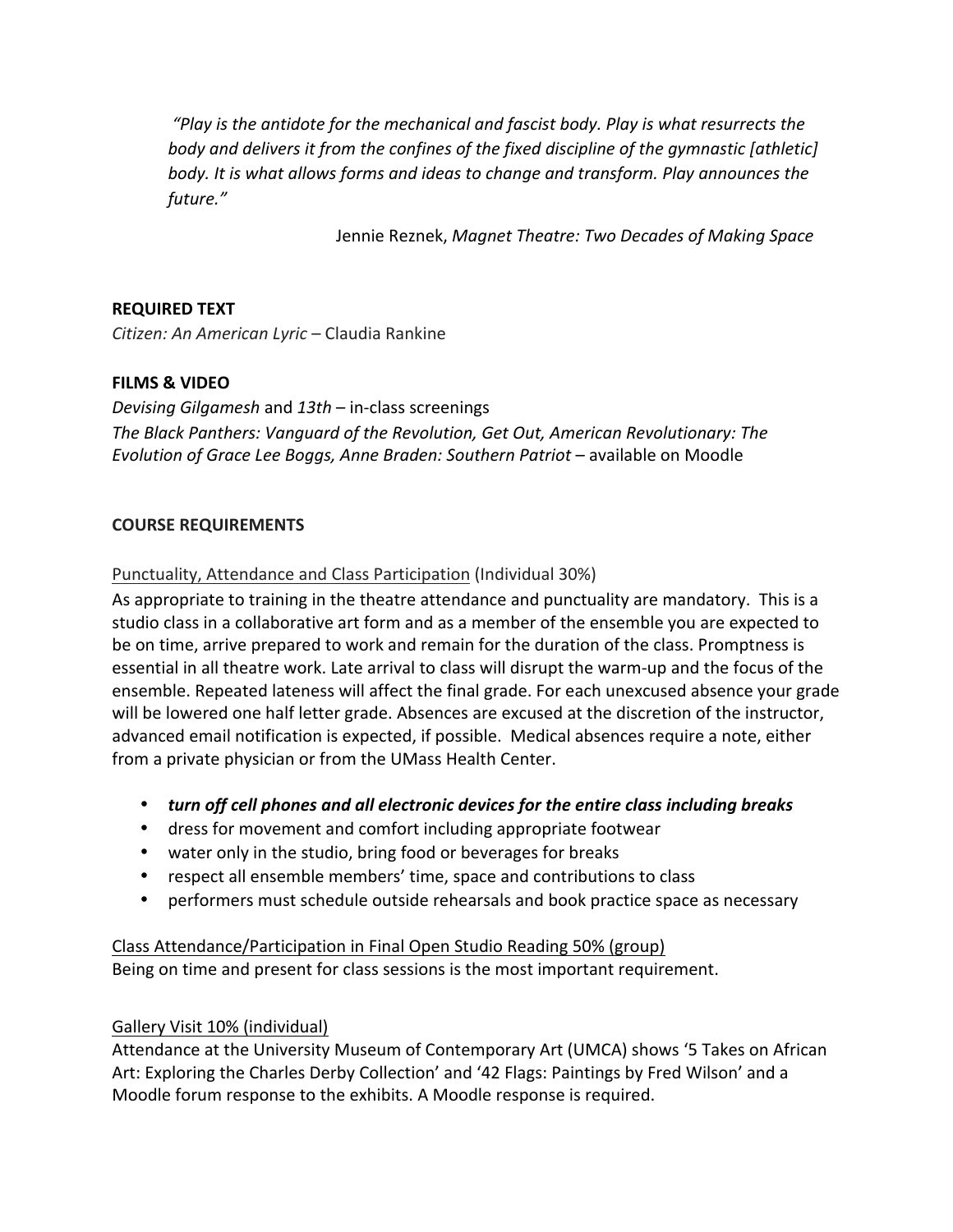#### Moodle Forum 20% (individual)

An interactive forum to weekly on-responses to *Citizen* as we develop our staged reading. Your posts are based on the weekly assigned reading and due the following Friday by 5:00. Also required is a response to the University Museum of Contemporary Arts (UMCA) exhibit.

#### Outline for Script and Staging 20% (individual)

Based on our conversations, discoveries and expanding on the material generated in the Performance + Research class script each company member will share suggestions for our final staged reading. This outline will include excerpts from the *Citizen* text (listed according to page), design ideas including lighting, costume and sound plus concepts for staging. This is due as hard copy; double spaced, 12 point font, submitted at the beginning of class.

#### **Maintaining a Journal**

Maintaining a journal, also called an artists' notebook, is crucial to success in this course. The journal is not for submission or grading, rather it is for you to chart your creative development. It contains notes from class, dreams, observations of human behavior, useful references for script development, photos, pictures, conversations, your own drawings, etc. An artists' notebook requires consistent writing. Please bring your journal to class.

#### **Written Assignments**

All written assignments are double spaced in 12 point font. Assignments turned in late will be discounted one half grade for each class they are late and will not be accepted if they are late more than one class periods.

#### **Email Policy**

Email will be answered during the week within 24 hours, email sent over the weekend will be answered on Monday.

#### **Individual Needs**

This course must be as inclusive as possible and your communication is appreciated. Please notify the instructors if there is anything to be aware of regarding your particular needs or characteristics, such as a medical condition, a hidden disability, etc. that may influence your participation or your personal well-being. This disclosure is optional, or if you wish, only for selected individuals. UMass Amherst is committed to providing an equal educational opportunity for all students. If you have a documented physical, psychological or learning disability on file with Disability Services (DS), Learning Disabilities Support Services (LDSS), or Psychological Disabilities Services (PDS) you may be eligible for reasonable academic accommodations to help you succeed in this course.

#### **Open Door Policy**

If the requirements for the course are unclear please consult with the instructors during office after class times. Every effort is made to create a safe environment and a comfortable learning community for everyone. If at any time you feel it necessary, please feel free to address these issues with the instructors.